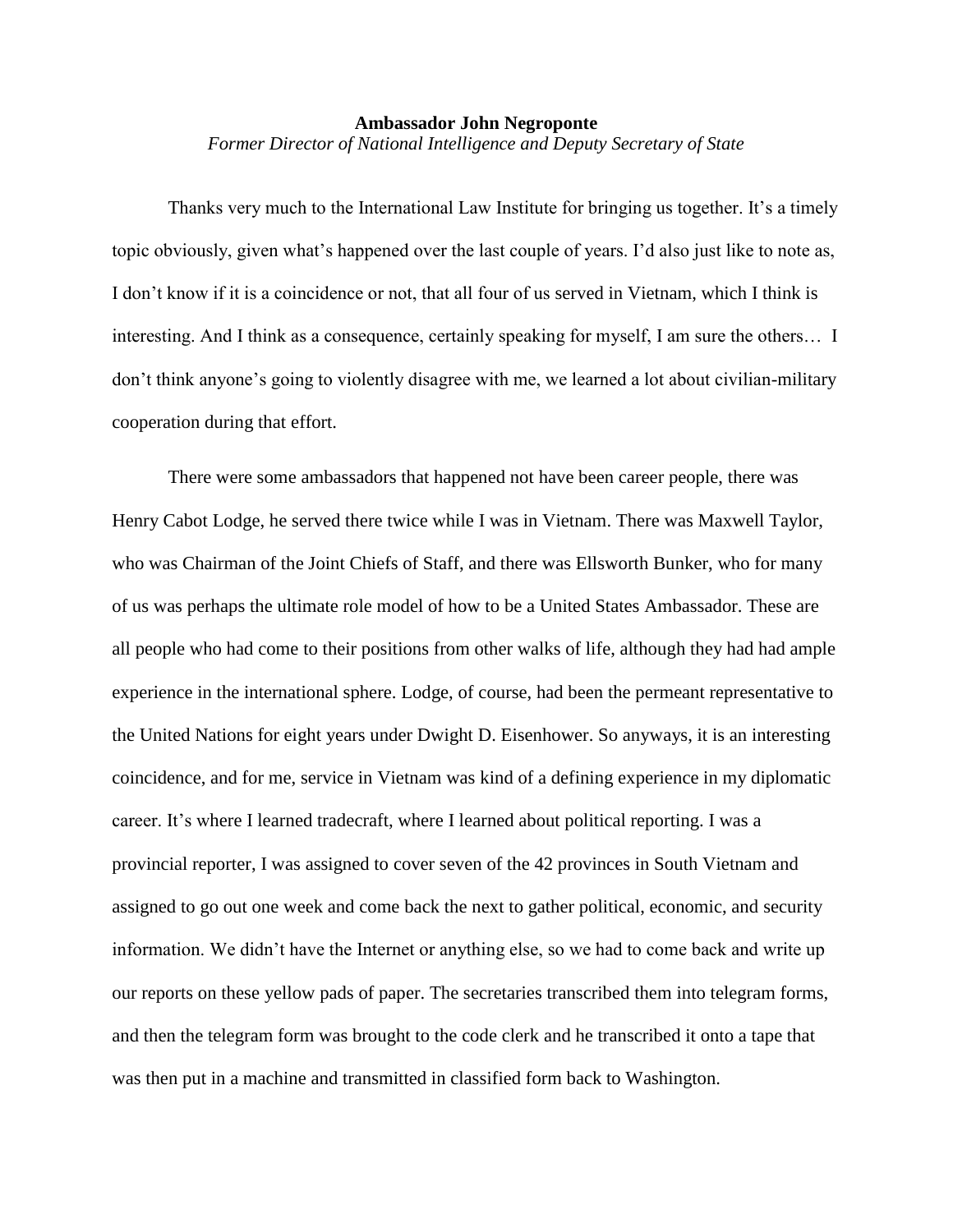That was how it worked in those days, so we lived in a very different time. I don't think I ever made a phone call, an international phone call, from Saigon in my almost four years serving there just to tell you of one slight difference in the way we operated. It was considered extraordinary, it was almost unheard of unless there was a family emergency or something. You had to go down to the Post, Telephone and Telegraph (PTT) office of Saigon to book a phone call back then to the United States. So anyway times have changed, but I don't think the tradecraft, the essence of it, has changed that much. I think that knowing the terrain, language and area expertise, those kinds of attributes which were useful then are equally important today. In some respects, they are almost more important because fewer and fewer people try to actually learn about reality. Everything is about virtuality and virtual reality so that people who, my way of thinking, actually have that field experience have actually touched, felt and heard real people and real situations have a tremendous advantage in terms of understanding the reality in which we live and operate.

So I think I partially, maybe I would meet you halfway I think on your critique, Ambassador Ray. I don't think it is necessarily quite as dismal as you painted it, but I think you redeemed your message in a way by saying that in the future there are still great possibilities. And I would also agree with what Ron said that Mr. Tillerson just didn't understand the reality in which he was operating, and so for him, it was a matter of surrounding himself with a bunch of briefing books. I think he hired Mackenzie or someone to study the Department. Then he closeted himself in his office and read those papers. Meanwhile, there were dozens of people more than willing to brief him on any issue that he wanted to know about. The reservoir of expertise in this government, State Department included, is just so enormous, and the capacity of the Secretary of State to mobilize that expertise is almost unlimited. He or she can get pretty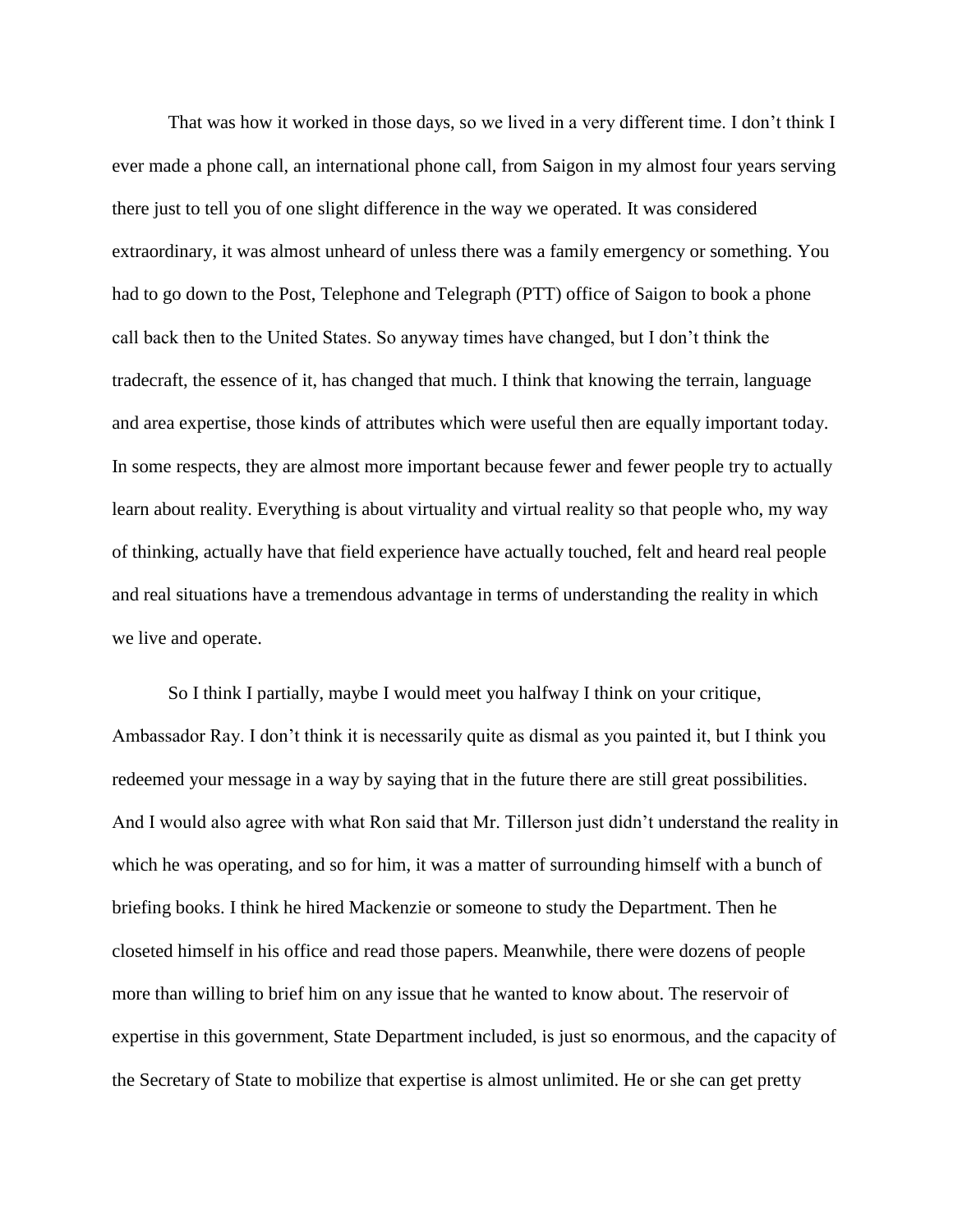much any information they want, meet any expert they wish to, and so there was a real opportunity cost in terms of his tenure.

To make it worse, for some reason, he ended up supporting efforts to downsize the Foreign Service, somewhat in keeping with the notion that it was part of the deep state. The thinking was that one way we can really save ourselves from the deep state would be to cut annual recruitment of new Foreign Service officers to way below the attrition rate. The attrition is 400-500 people a year, from the Foreign Service ranks. So Mr. Tillerson thought we would cut it back to 100 the first year, recruiting 100 new officers. Thankfully when Mr. Pompeo came into office, with a broader background in government service, whether it was military or Congress or the CIA. He restored our normal recruitment levels, which is what we are at now in the Foreign Service somewhere around 400-500 people a year, which is about right. In terms of giving the personnel system hope and a sense of optimism, I think he is right. He uses a phrase that is a bit unusual, "give them back their swagger," well he has restored a bit of swagger to the Foreign Service, and that is good.

I would certainly agree with the comments that have been made about substance versus style. That is one of the reasons why it is hard to evaluate the diplomacy, the foreign policy of this administration. The style leaves much to be desired, and I think that error of style and tone and attitude can sometimes cost you big time at the margins and lose your important friends and influencers.

On substance, some of the issues that are so troublesome at the beginning may now look little bit less bad. For example, compare what Mr. Trump said about alliances during the campaign, and about how they were irrelevant, and how Japan might as well go and get itself nuclear weapons, and ditto with South Korea (the implication being they couldn't necessarily